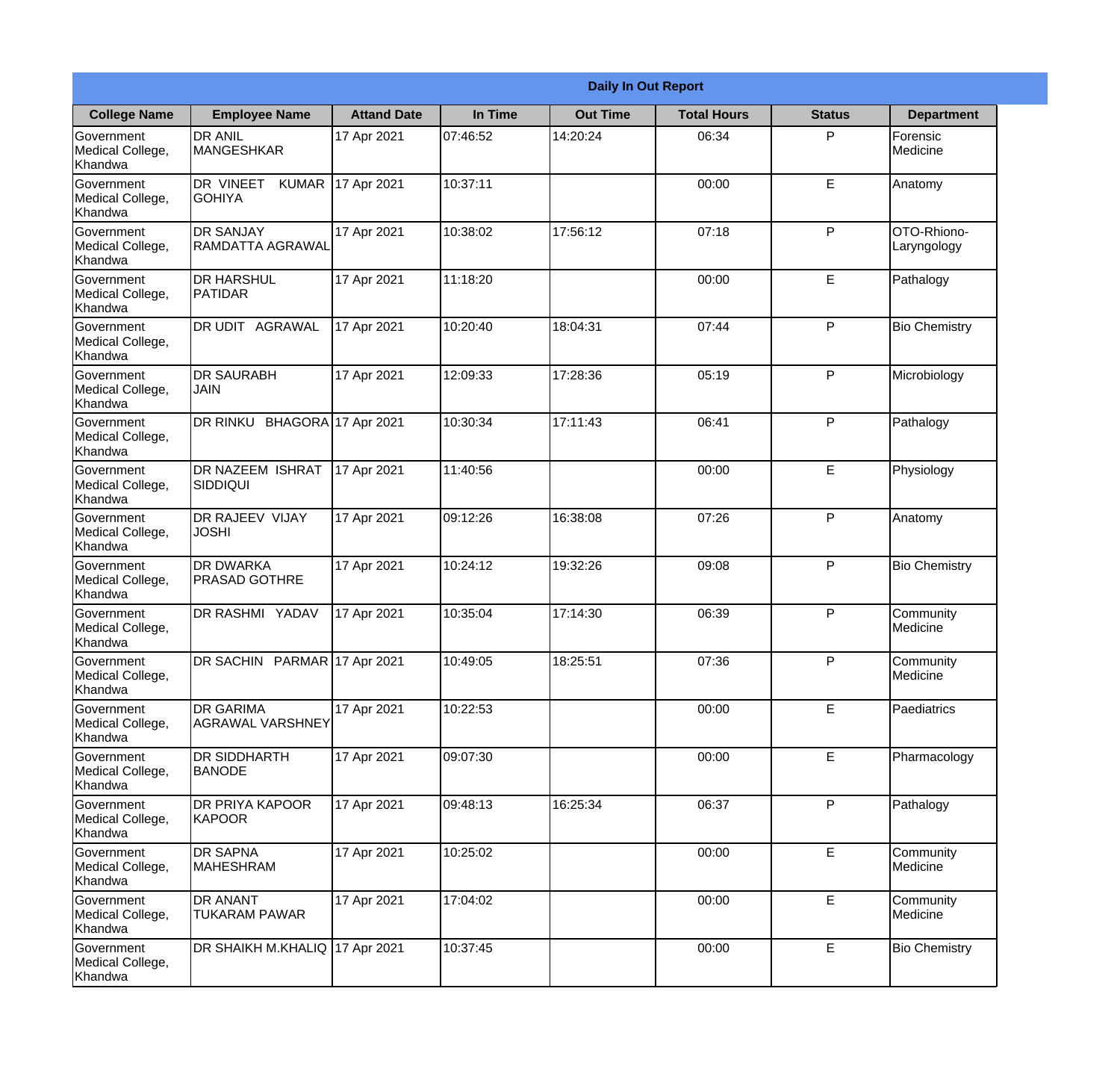| <b>Designation</b>                  | <b>Category</b>     |
|-------------------------------------|---------------------|
| <b>Assistant Professor</b>          | Para Clinical       |
| Professor                           | <b>Non Clinical</b> |
| Professor                           | Clinical            |
| Assistant Professor   Para Clinical |                     |
| Associate Professor Non Clinical    |                     |
| Associate Professor Para Clinical   |                     |
| Assistant Professor   Para Clinical |                     |
| Professor                           | Non Clinical        |
| Assistant Professor   Non Clinical  |                     |
| Demonstrator/Tutor   Non Clinical   |                     |
| Assistant Professor                 | Para Clinical       |
| <b>Assistant Professor</b>          | Para Clinical       |
| Associate Professor Clinical        |                     |
| Associate Professor   Para Clinical |                     |
| Demonstrator/Tutor   Para Clinical  |                     |
| Associate Professor   Para Clinical |                     |
| Professor                           | Para Clinical       |
| Professor                           | <b>Non Clinical</b> |

## **Daily In Out Report**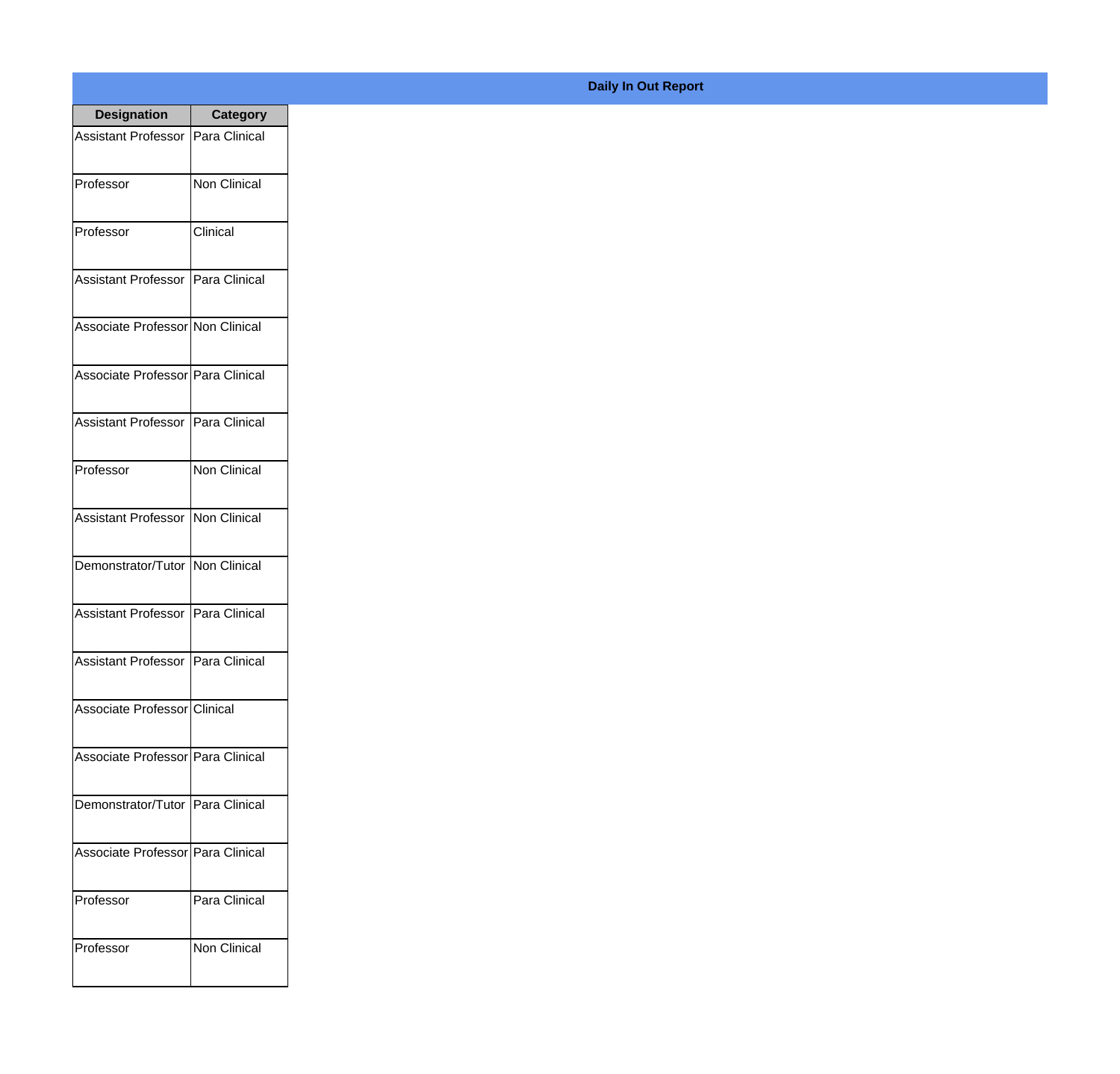|                                                  |                                            |             |          | <b>Daily In Out Report</b> |       |    |                                        |
|--------------------------------------------------|--------------------------------------------|-------------|----------|----------------------------|-------|----|----------------------------------------|
| <b>Government</b><br>Medical College,<br>Khandwa | GANGJI<br><b>DR AJAY</b>                   | 17 Apr 2021 | 10:59:13 |                            | 00:00 | E. | <b>General Surgery</b>                 |
| Government<br>Medical College,<br>Khandwa        | <b>IDR RANJEET</b><br><b>BADOLE</b>        | 17 Apr 2021 | 13:34:30 |                            | 00:00 | E  | General Medicine                       |
| <b>Sovernment</b><br>Medical College,<br>Khandwa | <b>IDR ASHOK</b><br><b>BHAUSAHEB NAJAN</b> | 17 Apr 2021 | 10:59:12 |                            | 00:00 | E  | Forensic<br>Medicine                   |
| <b>Sovernment</b><br>Medical College,<br>Khandwa | <b>DR NISHA MANDLOI</b><br><b>IPANWAR</b>  | 17 Apr 2021 | 10:12:43 |                            | 00:00 | E  | <b>Obstetrics &amp;</b><br>Gynaecology |
| Government<br>Medical College,<br>Khandwa        | <b>DR NANDINI</b><br><b>DIXIT</b>          | 17 Apr 2021 | 13:15:15 |                            | 00:00 | E  | Paediatrics                            |